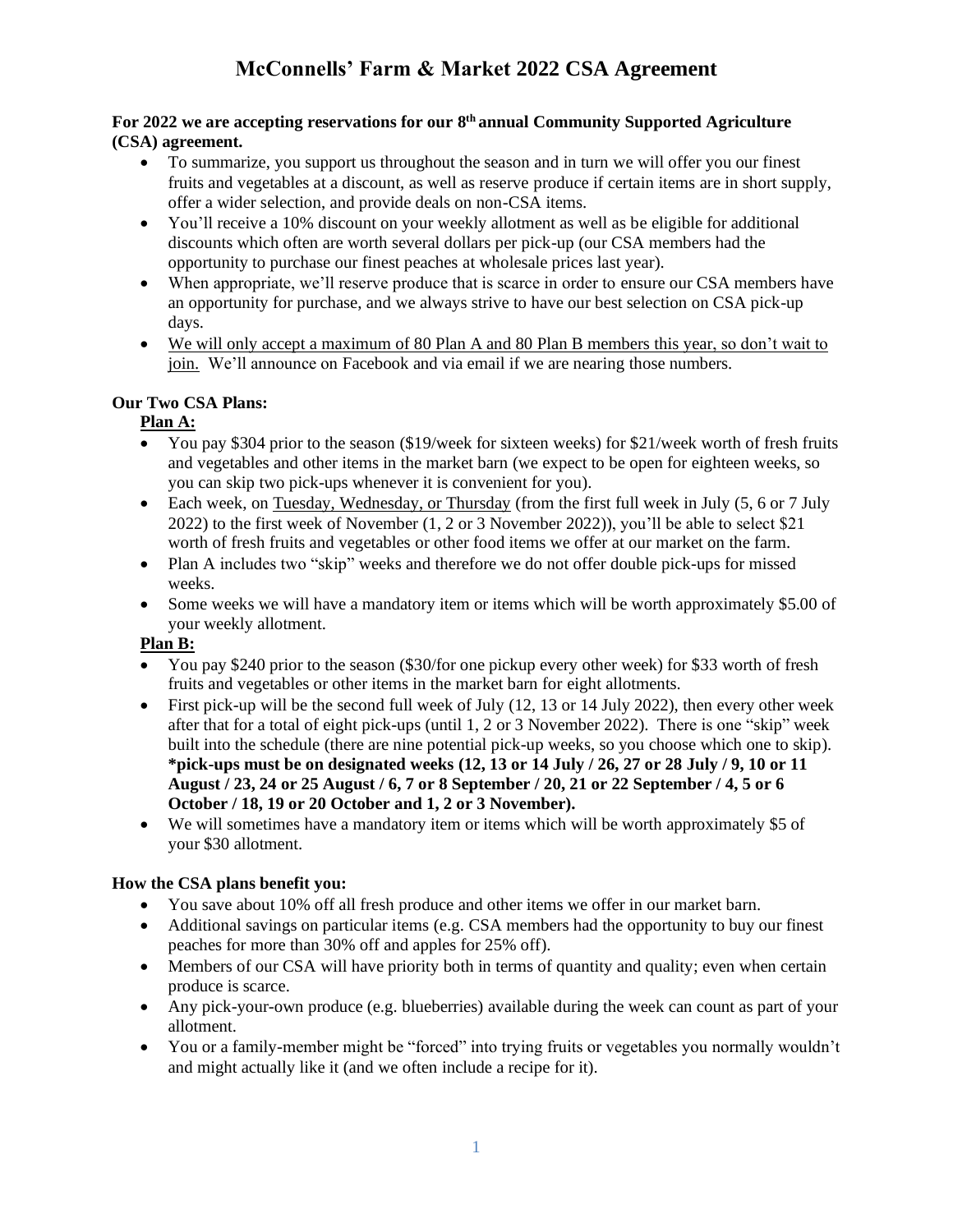#### **Why we especially value our CSA members:**

- We can count on your regular business throughout the season.
- We can broaden our selection of produce and experiment a bit with what we grow, as well as arrange for additional trading with neighboring farmers. The more members of our CSA, the more possibilities.
- The CSA spreads our business out more evenly throughout the week as fruits & vegetables ripen by the weather, not the day of the week.

### **CSA Details:**

You'll pay by check or cash prior to the April 30<sup>th</sup> (by mail or in person). We'll be around the market barn the last Saturday in March (March 26th) from 1:00 to 4:00 PM to answer any questions and accept CSA applications in person. We'll maintain a list with your name and number on it, and each week (or every other week if you select Plan B), Tuesday through Thursday, you'll come out and select your \$21 worth of groceries (or \$33 for Plan B). You're free to buy more if you like, obviously. Brunton milk & ice cream, cider, local honey, canned goods, bakery items, etc. will count as part of the allotment. The deal is not transferable, you or a member of your household must be the one conducting the pick-up. Your share is good for one pick-up per week (Plan A has two "skip" weeks built in, and Plan B has one). All produce is locally grown. We make no promises on what produce we will have available and when, for we cannot control the weather. As always, we hope for the best, but rely on cooperative weather. We do reserve the right to offer a partial or full refund to our CSA members in the event of a catastrophic weather event. If you have any requests for specific fruits or vegetables for this season, please let us know and we'll see what we can do.

**We wish to provide our CSA members with fresh, local, seasonal fruits & vegetables. We work to provide our customers with the best quality produce in turn for their support of our love of farming. This CSA agreement outlines our shared commitment to that relationship.**

#### **Becoming a Part of Our CSA**

Community Supported Agriculture (CSA) is a relationship between our farm and you, our customer. Rather than simply purchasing food, our customers become "members" of this CSA farm who receive a portion of the farm's harvest.

Our CSA runs from the first full week in July to the first week of November (for plan A, you pick the sixteen of the eighteen we are open weeks that are most convenient for you). Members are responsible for showing up at the farm every week (for Plan A) or every other week (for Plan B) on Tuesday, Wednesday or Thursday (your choice) to pick up their share of fresh produce. You will select \$21 (Plan A) or \$33 (Plan B) worth of vegetables, fruits or other food items.

## **Our Growing Practices – Sustainable Agriculture**

The farm is not certified organic, but instead our growing practices range from non-certified organic to integrated pest management (IPM). IPM is an effective and environmentally sensitive approach to pest management that relies on a combination of common-sense practices. We as a family are involved in every stage of production of our crops, live on the farm and drink the well and spring water, and consume what we grow, so following safety precautions are as important to us as it is to you. Additionally, we rely on crop rotation, planting ground covers, drip irrigation, and other techniques associated with sustainability. Add to this a drastically shortened food supply chain for our customers and it is easy to see how we all benefit.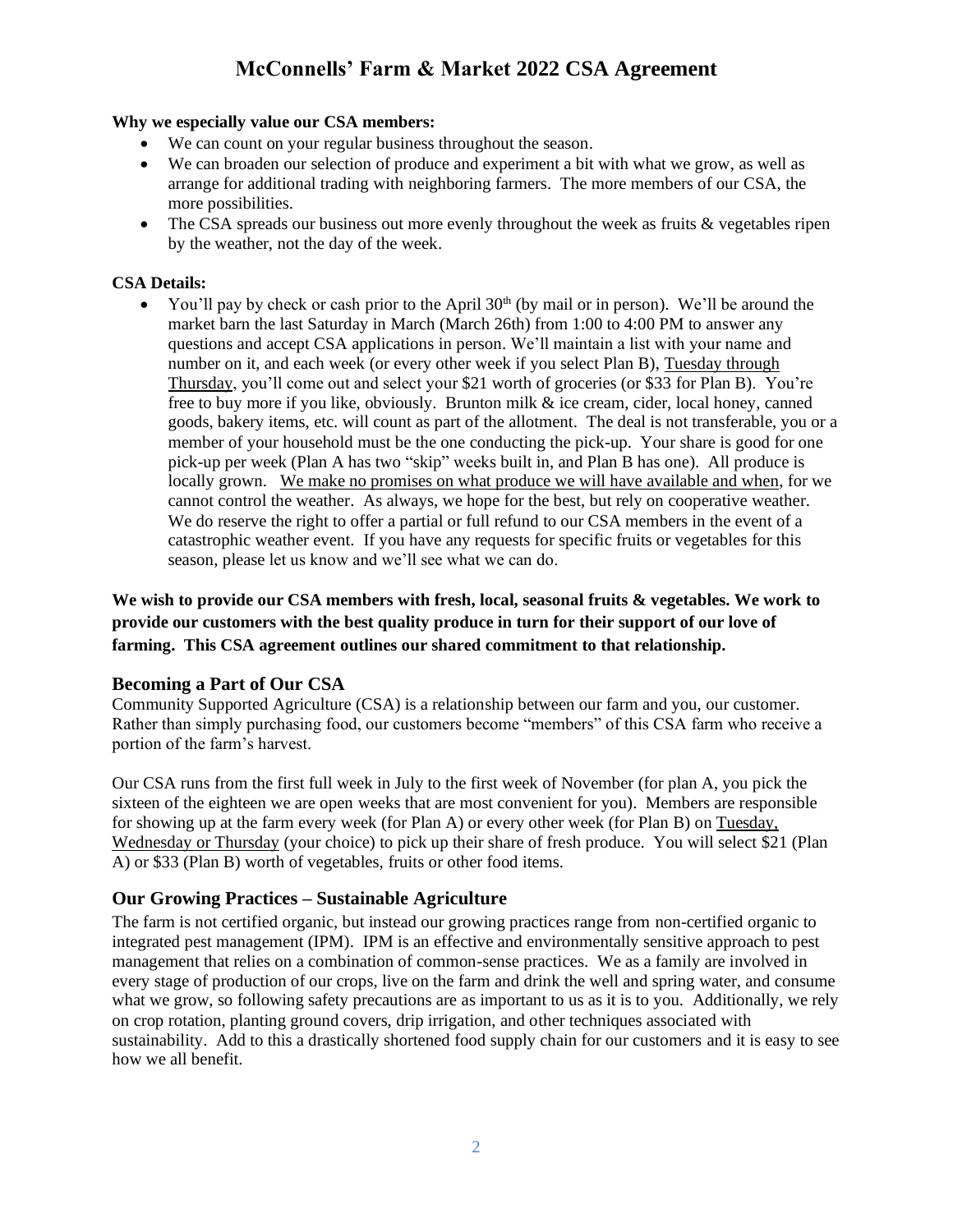#### **The Produce We Expect for 2022**

July: peaches, plums, nectarines, sweet corn, tomatoes, green beans, cucumbers, zucchini, green peppers, hot peppers, lettuce, swiss chard, kale, onions, fresh herbs, new potatoes, and apples (Lodi and Pristine)

August: peaches, plums, nectarines, sweet corn, tomatoes, green beans, cucumbers, zucchini, green peppers, hot peppers, onions, blue berries, watermelons, potatoes, fresh herbs, and apples (McIntosh, Gala, Golden Supreme, and Honeycrisp)

September: peaches, sweet corn, tomatoes, green beans, cucumbers, zucchini, green peppers, hot peppers, onions, potatoes, broccoli, cauliflower, cabbage, fresh herbs, and apples (McIntosh, Gala, Golden Supreme, Honeycrisp, Cortland, Jonagold, Jonathan, September Wonder Fuji, and Golden Delicious)

October: tomatoes, onions, potatoes, broccoli, cauliflower, cabbage, winter squash (acorn, butternut, buttercup, spaghetti, and blue hubbard), pumpkins and apples (Cortland, Jonagold, Jonathan, Fuji, Mutsu/Crispin, Golden & Red Delicious, Stayman & Turley Winesap, Granny Smith and Arkansas Black)

\*We carry local Brunton's milk & ice cream, dry goods, cider, jams and jellies, honey, and we hope to offer baked goods in our market barn which can count toward the CSA allotment. Additionally, we expect to conduct a farm/orchard tour (which included pick-your-own apples last year) for CSA members only again this year on a date that is convenient for those interested (we'll take a vote).

#### **Member Fees**

By selling membership in advance of the growing season (April 30, 2022 is the last day to sign-up, unless we sell out of allotments prior to that), CSA allows us to plan with some certainty when determining what we'll plant.

#### **Our Season and our Business Hours:**

We expect to open for the season the first week of July and close for the year at the end of the first week of November. We expect our hours to be: Monday through Saturday, 10AM to 6PM and Sunday 10AM to 4PM.

#### **Communicating with Us**

The best way to communicate with us is via email (prior to the start of the season) info@mcconnellsfarm.com and phone (during the season) (724) 375-9568. We will do our best to respond as quickly as possible, but please understand that we spend most of our time in the field and do not regularly check the phone messages out of season. We expect email to be the primary means of communicate with you, besides in person each week when you pick up your produce.

"The family farm in America has all but vanished, and with it we are losing centuries of social and civic wisdom imparted by the agrarian life… In the absence of an agrarian creed, no intellectual has stepped forward to craft a higher culture for the people that is beyond materialism and consumerism. No abstract thinker dares to advocate the love of soil, a legacy of hard work, loyalty to family, town, and country, or even fealty to a common culture."

-Victor Davis Hanson, *Democracy Without Farmers*